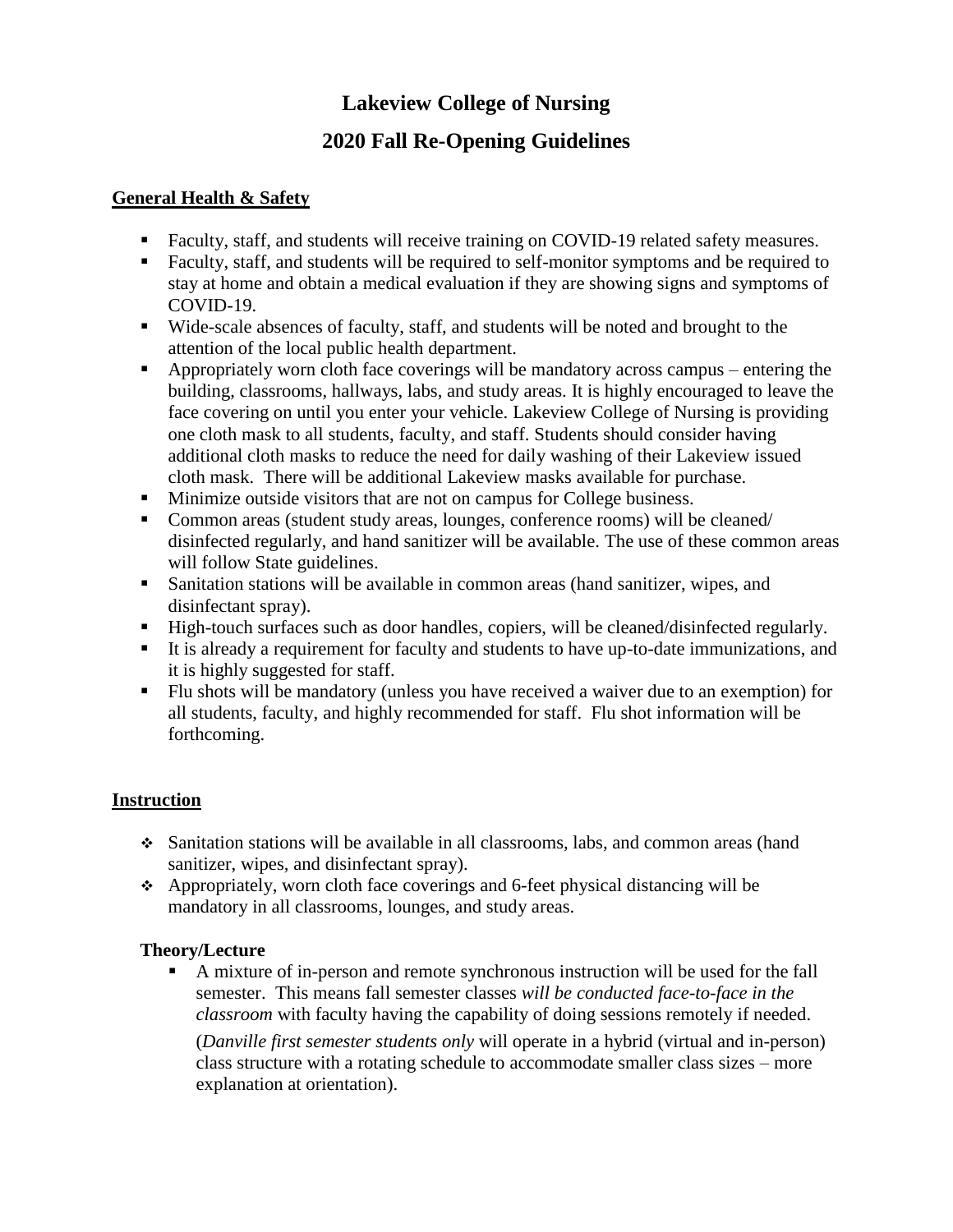- Faculty will be ready to move all aspects of courses online with synchronous learning, later in the semester if necessary. Synchronous learning is remote learning in real-time, for example – class is Monday 1-4, students will be online virtually at the same time).
- The guidelines on 6-feet physical distancing and facial masks will be mandatory as well as no more than 50 in a room at one time.
- Students who have been exposed or have symptoms of COVID-19 must immediately contact Dr. Stuckey.
- Courses and classroom schedules have been slightly adjusted to create physical distancing, safer traffic flow, and timely sanitation.
- Accommodations will be made, where possible, for vulnerable or at-risk groups, and for students unable to be on campus due to COVID-19 exposure or symptoms.

#### **Lab and Clinicals**

- Labs and Clinicals will be in-person as scheduled.
- Students will need to stay home if they are not feeling well and will be sent home if they begin to show COVID-19 symptoms. Students must communicate with their clinical instructor and course coordinator before the absence.

## .**Campus Life**

- The size of gatherings will be limited to 50 persons with social distancing and facial coverings. (More details on each event will be forthcoming)
	- $\div$  New Student Orientation Charleston, August 18 and Danville, August 20
	- White Coat Ceremony, conducted in the classroom by groups and dates will be announced in class. Students only in attendance and it will broadcasted live via Facebook for families and friends.
	- Research Day, November 6, will be conducted virtually.
	- Commencement TBD.
- Personal travel Students who travel to a high-risk area identified by the CDC or IDPH must meet with Dean Stuckey to discuss the return to campus.

## **Testing and Notification**

- Lakeview will follow the guidance of IDPH and our local health department(s) if they determine that surveillance testing becomes necessary for a specific location.
- In coordination with the local public health department(s), monitoring, tracking, and tracing positive cases identified on campus may be necessary to help notify individuals at risk for infection and to lessen the spread.
- COVID-19 testing is available throughout the community
- Local public health departments will be provided test results based on required local, state, and federal regulations.